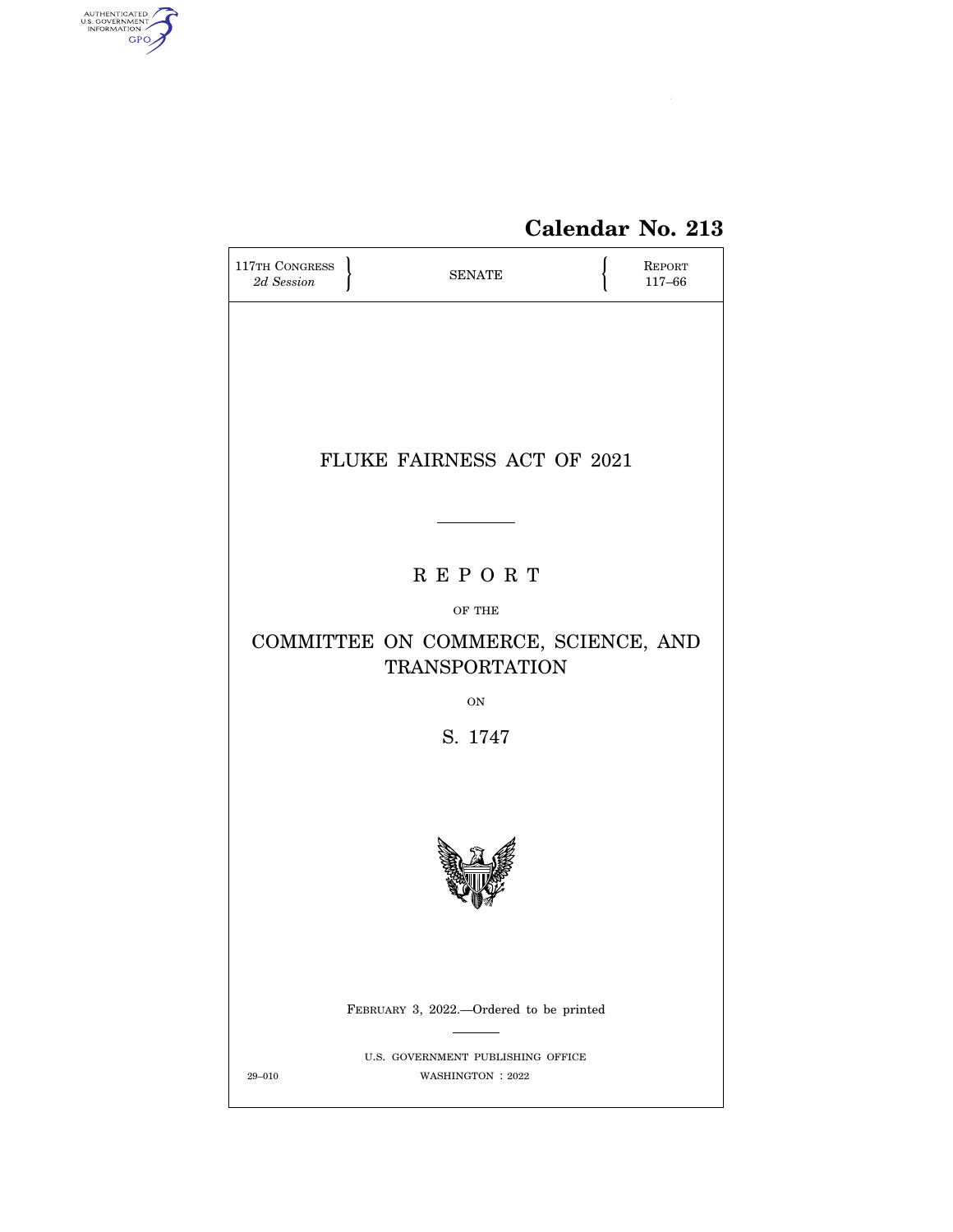# SENATE COMMITTEE ON COMMERCE, SCIENCE, AND TRANSPORTATION

#### ONE HUNDRED SEVENTEENTH CONGRESS

#### SECOND SESSION

MARIA CANTWELL, Washington, *Chair* 

AMY KLOBUCHAR, Minnesota RICHARD BLUMENTHAL, Connecticut BRIAN SCHATZ, Hawaii EDWARD MARKEY, Massachusetts GARY PETERS, Michigan TAMMY BALDWIN, Wisconsin TAMMY DUCKWORTH, Illinois JON TESTER, Montana KYRSTEN SINEMA, Arizona JACKY ROSEN, Nevada<br>BEN RAY LUJAN, New Mexico JOHN HICKENLOOPER, Colorado RAPHAEL WARNOCK, Georgia

ROGER WICKER, Mississippi JOHN THUNE, South Dakota ROY BLUNT, Missouri TED CRUZ, Texas DEB FISCHER, Nebraska JERRY MORAN, Kansas DAN SULLIVAN, Alaska MARSHA BLACKBURN, Tennessee TODD YOUNG, Indiana MIKE LEE, Utah RON JOHNSON, Wisconsin SHELLEY MOORE CAPITO, West Virginia RICK SCOTT, Florida CYNTHIA LUMMIS, Wyoming

MELISSA PORTER, *Acting Staff Director*  JOHN KEAST, *Minority Staff Director*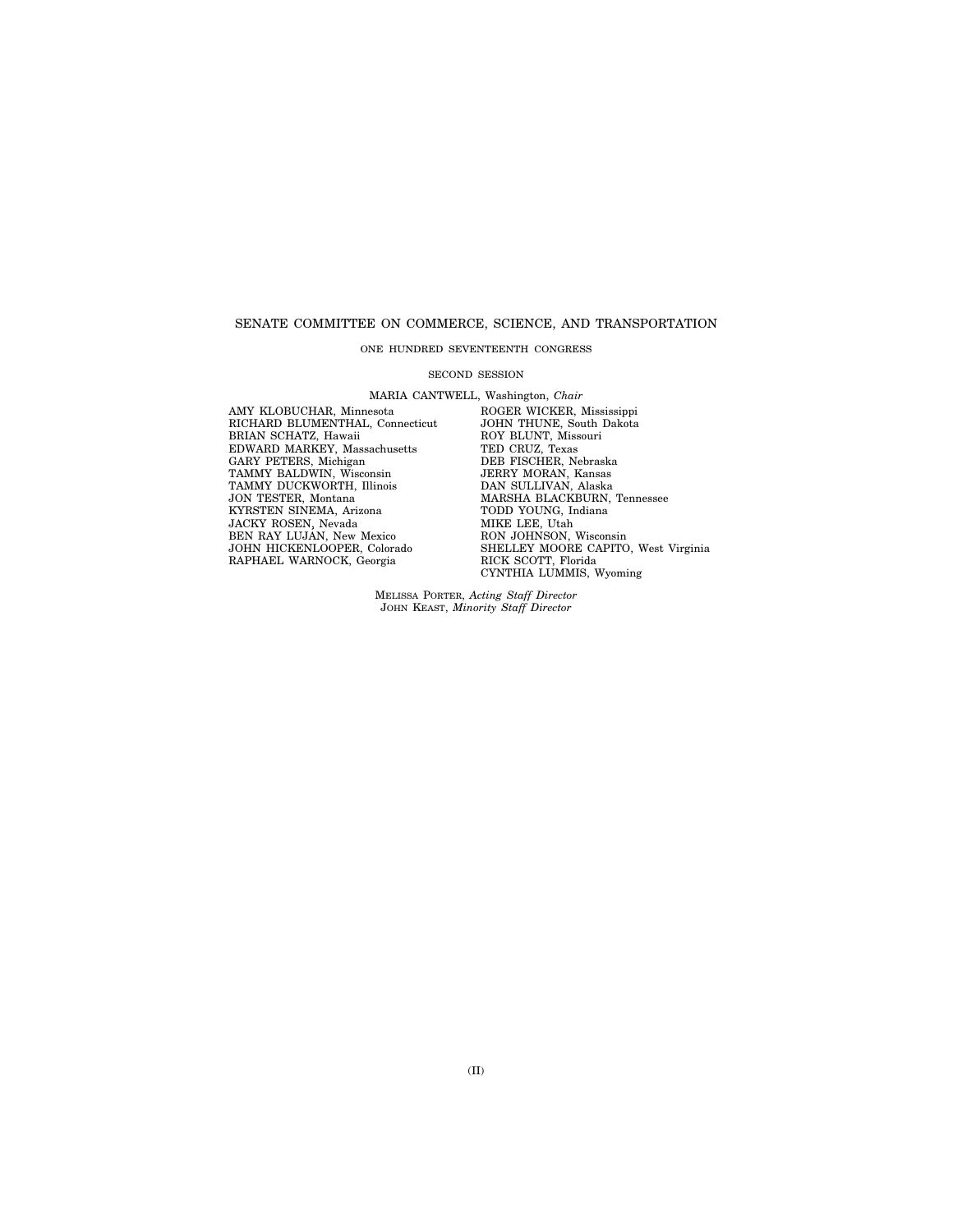# **Calendar No. 213**

117TH CONGRESS **REPORT** 2d Session **117–66** 

# FLUKE FAIRNESS ACT OF 2021

FEBRUARY 3, 2022.—Ordered to be printed

Ms. CANTWELL, from the Committee on Commerce, Science, and Transportation, submitted the following

# R E P O R T

#### [To accompany S. 1747]

#### [Including cost estimate of the Congressional Budget Office]

The Committee on Commerce, Science, and Transportation, to which was referred the bill (S. 1747) to provide for an equitable management of summer flounder based on geographic, scientific, and economic data, and for other purposes, having considered the same, reports favorably thereon with an amendment and recommends that the bill (as amended) do pass.

#### PURPOSE OF THE BILL

The purpose of S. 1747, as reported, is to provide for an equitable management of summer flounder based on geographic, scientific, and economic data and for other purposes.

#### BACKGROUND AND NEEDS

Summer flounder, or fluke, are flat, bottom-dwelling fish that live in the Atlantic Ocean. They are found from the east coast of Florida to the Canadian province of Nova Scotia. They can grow up to 2 feet and are popular targets for both recreational and commercial fishing.1 The summer flounder fishery is targeted by both commercial and recreational fishers.2 In 2019, commercial fishers

<sup>1</sup> National Oceanic and Atmospheric Administration, National Marine Fisheries Service, ''Sum-mer Flounder'' (https://www.fisheries.noaa.gov/species/summer-flounder) (accessed September 8,

<sup>2021).&</sup>lt;br><sup>2</sup> National Oceanic and Atmospheric Administration, National Marine Fisheries Service, Office<br>of Science and Technology, *Fisheries of the United States, 2019*, Current Fishery Statistics No. Continued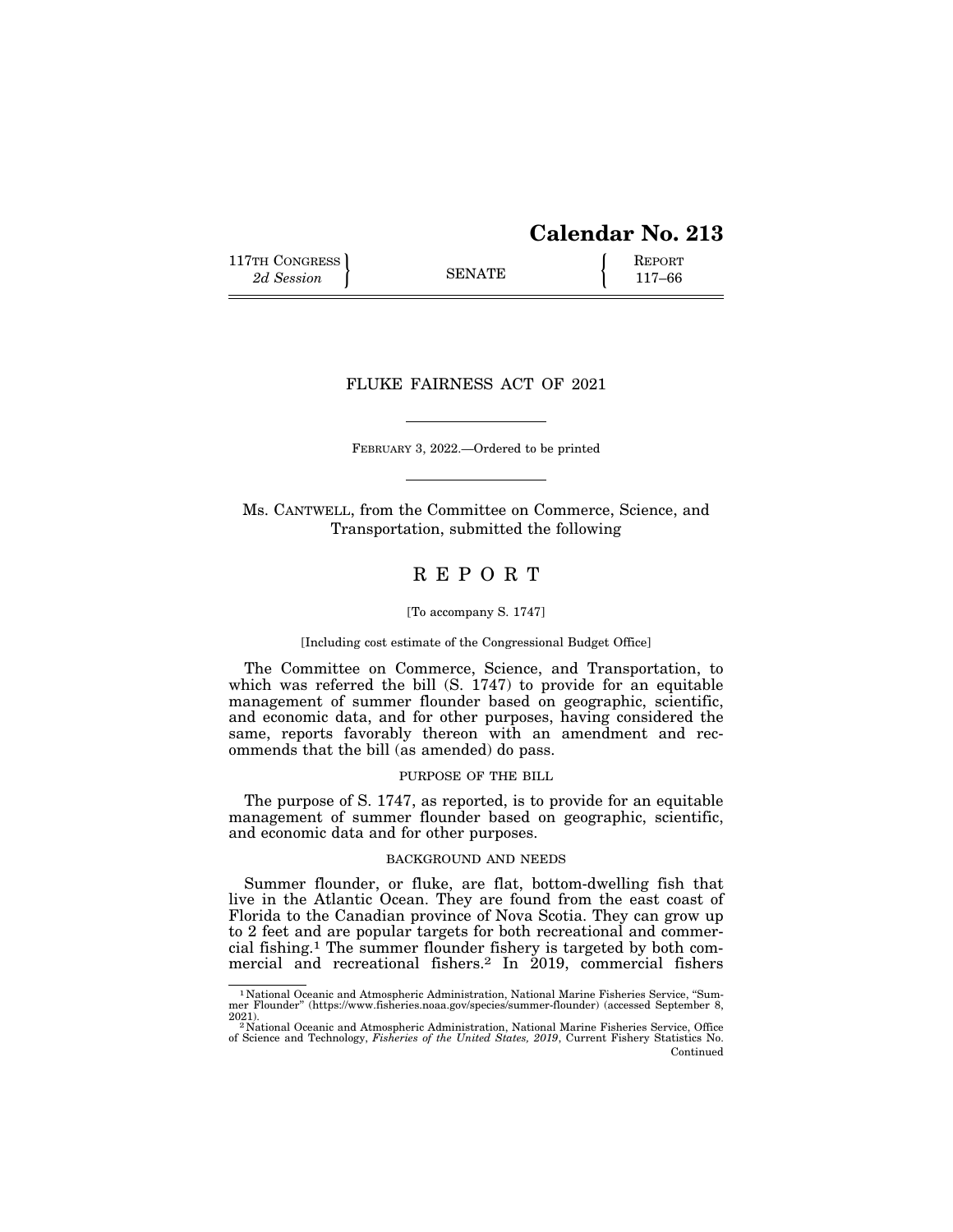caught more than 9 million pounds of summer flounder worth \$30 million.3 In the same year, recreational fishers caught 7.8 million pounds of fish.4

The Magnuson-Stevens Fishery Conservation and Management Act (MSA) guides management of Federal fisheries resources through the use of fishery management plans within the eight established regional councils for fisheries in Federal waters. Fisheries in State waters are either managed directly by States or by an interstate commission, though not all interstate commissions have regulatory authority. Due to its presence in multiple State waters, as well as Federal waters, summer flounder is jointly managed by the Mid-Atlantic Fishery Management Council and the Atlantic States Marine Fisheries Commission.5 Some stakeholders have expressed concern that the use of old data has resulted in a fishery management plan that does not give New York recreational or commercial fishermen an adequate share of the summer flounder quota.6

#### SUMMARY OF PROVISIONS

If enacted, S. 1747 would require the Council to submit to the Secretary a modified fishery management plan or an amendment to the existing fishery management plan for the commercial management of summer flounder.

#### LEGISLATIVE HISTORY

S. 1747, the Fluke Fairness Act of 2021, was introduced on May 20, 2021, by Senator Schumer and was referred to the Committee on Commerce, Science, and Transportation of the Senate. On May 25, 2021, Senator Gillibrand became a cosponsor. On June 16, 2021, the Committee met in open Executive Session and, by voice vote, ordered S. 1747 reported favorably with an amendment.

In the 116th Congress, S. 908, the Fluke Fairness Act of 2019, was introduced on March 27, 2019, by Senator Schumer (for himself and Senator Gillibrand) and was referred to the Committee on Commerce, Science, and Transportation of the Senate. On April 3, 2019, the Committee met in open Executive Session and, by voice vote, ordered S. 908 reported favorably without amendment.

In the 115th Congress, similar legislation, S. 3331, the Fluke Fairness Act of 2018, was introduced on August 1, 2018, by Senator Schumer (for himself and Senator Gillibrand) and was referred to the Committee on Commerce, Science, and Transportation of the Senate. The measure was not taken up by the Committee.

#### ESTIMATED COSTS

In accordance with paragraph 11(a) of rule XXVI of the Standing Rules of the Senate and section 403 of the Congressional Budget

<sup>2019, 2021 (</sup>https://www.fisheries.noaa.gov/national/sustainable-fisheries/fisheries-united-states)  $\frac{2013}{3}$  Cacessed September 8, 2021).

 $4$  Ibid.

<sup>&</sup>lt;sup>5</sup> National Oceanic and Atmospheric Administration, National Marine Fisheries Service, "Summer Flounder" (https://www.fisheries.noaa.gov/species/summer-flounder) (accessed September 8, mer Flounder'' (https://www.fisheries.noaa.gov/species/summer-flounder) (accessed September 8,

<sup>2021).&</sup>lt;br><sup>6</sup> Mark Harrington, "Schumer Pledges to Use Clout to Pass 'Fluke Fairness Act,'" *Newsday*,<br>November 5, 2013 (https://www.newsday.com/news/nation/schumer-pledges-to-use-clout-to-pass-<br>fluke-fairness-act-1.6375816?\_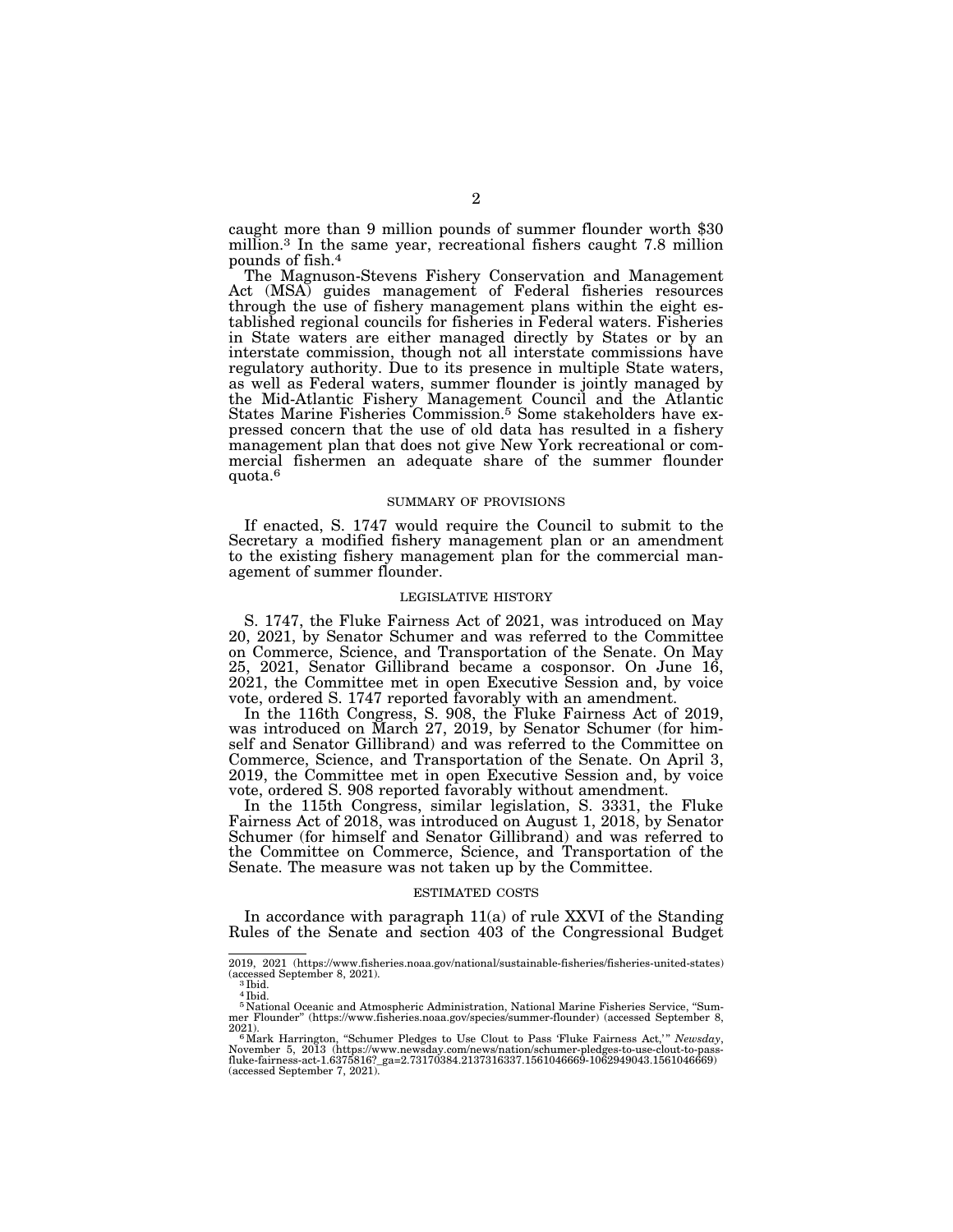Act of 1974, the Committee provides the following cost estimate, prepared by the Congressional Budget Office:

# U.S. CONGRESS, CONGRESSIONAL BUDGET OFFICE, *Washington, DC, October 6, 2021.*

Hon. MARIA CANTWELL,

*Chair, Committee on Commerce, Science, and Transportation, U.S. Senate, Washington, DC.* 

DEAR MADAM CHAIR: The Congressional Budget Office has prepared the enclosed cost estimate for S. 1747, the Fluke Fairness Act of 2021.

If you wish further details on this estimate, we will be pleased to provide them. The CBO staff contact is Sofia Guo.

Sincerely,

PHILLIP L. SWAGEL, *Director.* 

Enclosure

| June 16, 2021                                                           |      | As ordered reported by the Senate Committee on Commerce, Science, and Transportation on |               |
|-------------------------------------------------------------------------|------|-----------------------------------------------------------------------------------------|---------------|
| By Fiscal Year, Millions of Dollars                                     | 2022 | 2022-2026                                                                               | 2022-2031     |
| Direct Spending (Outlays)                                               |      |                                                                                         |               |
| Revenues                                                                | о    | 0                                                                                       |               |
| Increase or Decrease (-)<br>in the Deficit                              | Ω    |                                                                                         |               |
| <b>Spending Subject to</b><br><b>Appropriation (Outlays)</b>            | ж    | Ÿ,                                                                                      | not estimated |
| Statutory pay-as-you-go<br>procedures apply?                            | No   | <b>Mandate Effects</b>                                                                  |               |
| Increases on-budget deficits in any<br>of the four consecutive 10-year. | No   | Contains intergovernmental mandate?                                                     | Nö.           |
| periods beginning in 2032?                                              |      | Contains private-sector mandate?                                                        | No            |

S. 1747 would require the Mid-Atlantic Fishery Management Council to modify the fishery management plan for the commercial management of summer flounder within one year of enactment. The modified plan would:

• Establish commercial quotas in direct proportion to the distribution, abundance, and location of summer flounder;

• Consider regional, coastwide, or other management measures for summer flounder; and

• Require commercial catch quotas for summer flounder to reflect the most recent scientific information on summer flounder landings.

In addition, the bill would require the Government Accountability Office to report to the Congress on the implementation of the modified fishery management plan.

Using information from the National Oceanic and Atmospheric Administration and based on the costs of similar activities, CBO es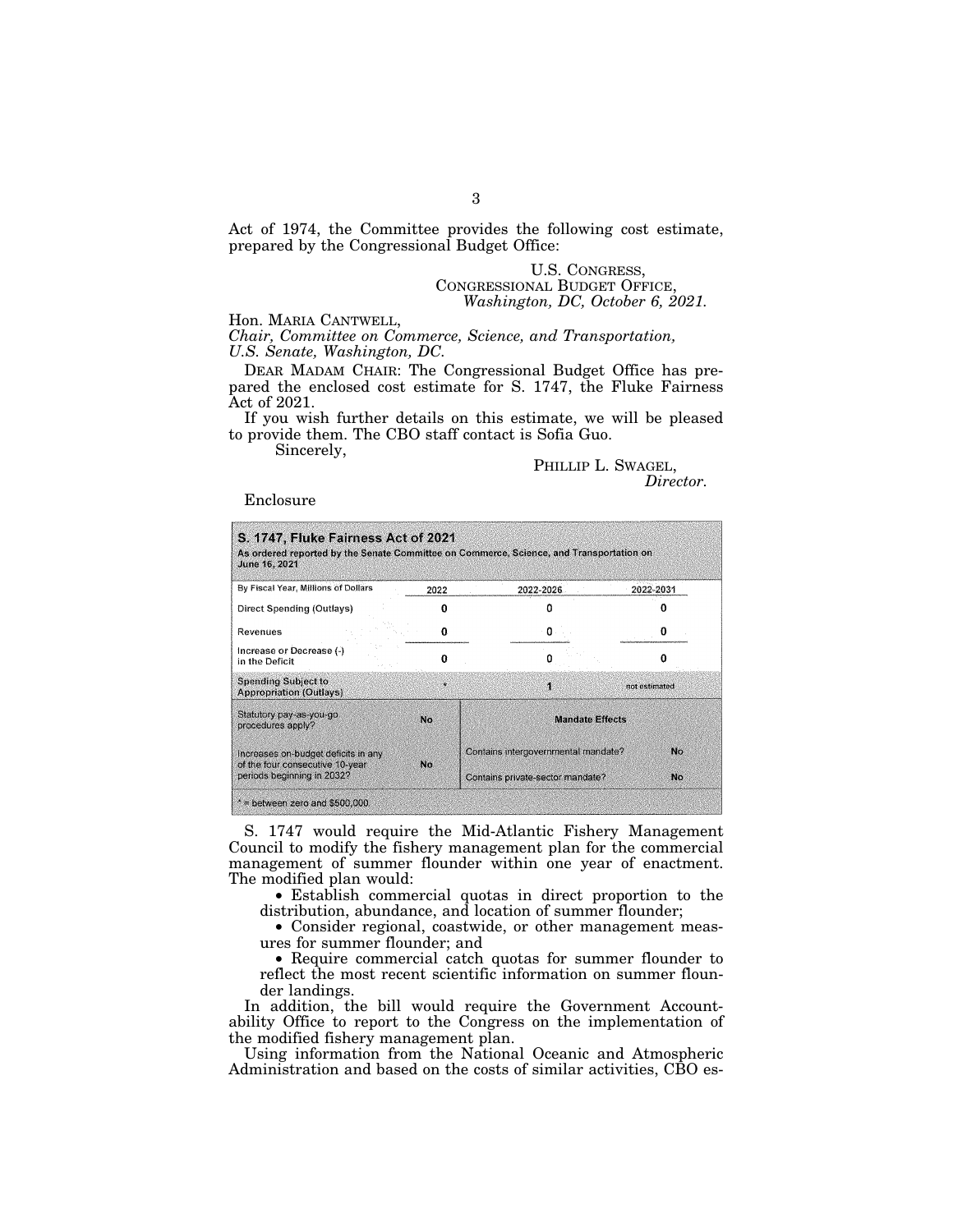timates that implementing S. 1747 would cost \$1 million over the 2022–2026 period; spending would be subject to the availability of appropriated funds.

The CBO staff contact for this estimate is Sofia Guo. The estimate was reviewed by H. Samuel Papenfuss, Deputy Assistant Director for Budget Analysis.

## REGULATORY IMPACT STATEMENT

In accordance with paragraph 11(b) of rule XXVI of the Standing Rules of the Senate, the Committee provides the following evaluation of the regulatory impact of the legislation, as reported:

# *Number of Persons Covered*

S. 1747, as reported, does not create any new programs. It may result in a change to the regulatory requirements for some fishermen, but those individuals and businesses are already subject to regulation.

#### *Economic Impact*

S. 1747, as reported, is not expected to have a negative impact on the Nation's economy.

# *Privacy*

S. 1747, as reported, is not expected to impact the personal privacy of individuals.

#### *Paperwork*

S. 1747, as reported, would likely result in an updated fishery management plan.

# CONGRESSIONALLY DIRECTED SPENDING

In compliance with paragraph 4(b) of rule XLIV of the Standing Rules of the Senate, the Committee provides that no provisions contained in the bill, as reported, meet the definition of congressionally directed spending items under the rule.

#### SECTION-BY-SECTION ANALYSIS

# *Section 1. Short title*

This section would provide that the bill may be cited as the ''Fluke Fairness Act of 2021''.

# *Section 2. Findings*

This section contains findings regarding the economic importance of summer flounder, a history of its management, and how that management led to a perceived inequity in stock allocation among States.

# *Section 3. Definitions*

This section would define ''Commission'' as the Atlantic States Marine Fisheries Commission; "Council" as the Mid-Atlantic Fishery Management Council; ''National Standards'' as the national standards for fishery conservation and management set out in sec